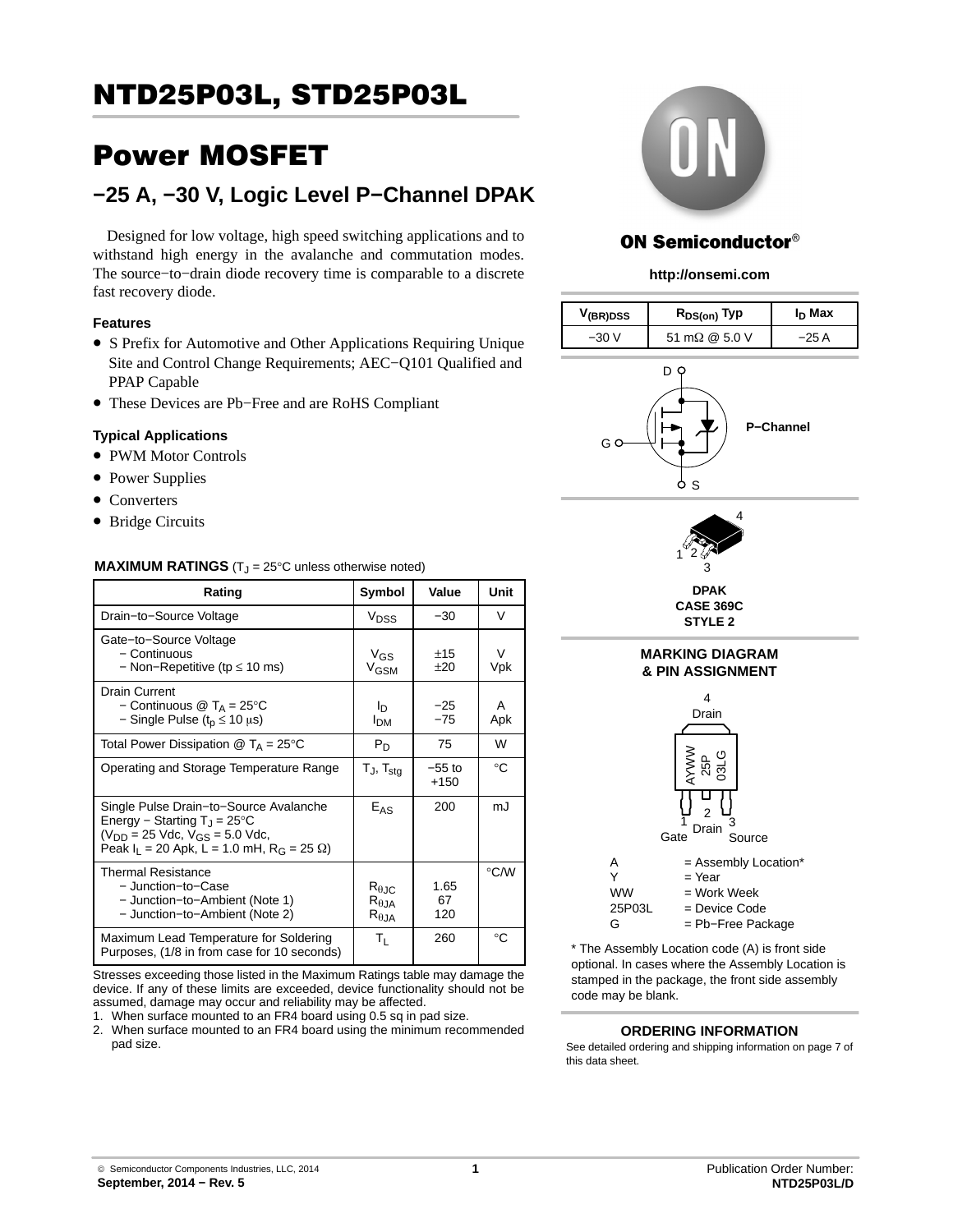## **ELECTRICAL CHARACTERISTICS** (T<sub>C</sub> = 25°C unless otherwise noted)

| <b>Characteristic</b>                                                                                                                                                      |                                                                                                                    | Symbol                      | <b>Min</b> | <b>Typ</b>                    | Max                     | Unit            |
|----------------------------------------------------------------------------------------------------------------------------------------------------------------------------|--------------------------------------------------------------------------------------------------------------------|-----------------------------|------------|-------------------------------|-------------------------|-----------------|
| <b>OFF CHARACTERISTICS</b>                                                                                                                                                 |                                                                                                                    |                             |            |                               |                         |                 |
| Drain-to-Source Breakdown Voltage (Note 3)<br>$(V_{GS} = 0$ Vdc, $I_D = -250 \mu A$ )<br>Temperature Coefficient (Positive)                                                |                                                                                                                    | $V_{(BR)DSS}$               | $-30$      | $-24$                         |                         | $\vee$<br>mV/°C |
| Zero Gate Voltage Drain Current<br>$(V_{DS} = -30$ Vdc, $V_{GS} = 0$ Vdc, $T_J = 25$ °C)<br>$(V_{DS} = -30$ Vdc, $V_{GS} = 0$ Vdc, $T_J = 125$ °C)                         |                                                                                                                    | $I_{DSS}$                   |            |                               | $-1.0$<br>$-100$        | μA              |
| Gate-Body Leakage Current<br>$(V_{GS} = \pm 15$ Vdc, $V_{DS} = 0$ Vdc)                                                                                                     |                                                                                                                    | <b>I</b> GSS                |            |                               | $-100$                  | nA              |
| <b>ON CHARACTERISTICS (Note 3)</b>                                                                                                                                         |                                                                                                                    |                             |            |                               |                         |                 |
| Gate Threshold Voltage<br>$(V_{DS} = V_{GS}, I_D = -250 \mu A d c)$<br>Temperature Coefficient (Negative)                                                                  |                                                                                                                    | $V_{GS(th)}$                | $-1.0$     | $-1.6$<br>4.0                 | $-2.0$                  | $\vee$<br>mV/°C |
| Static Drain-to-Source On-State Resistance<br>$(V_{GS} = -5.0$ Vdc, $I_D = -12.5$ Adc)<br>$(V_{GS} = -5.0$ Vdc, $I_D = -25$ Adc)<br>$(V_{GS} = -4.0$ Vdc, $I_D = -10$ Adc) |                                                                                                                    | $R_{DS(on)}$                |            | 0.051<br>0.056<br>0.065       | 0.072<br>0.080<br>0.090 | Ω               |
| <b>Forward Transconductance</b><br>$(V_{DS} = -8.0$ Vdc, $I_D = -12.5$ Adc)                                                                                                |                                                                                                                    | <b>g<sub>FS</sub></b>       |            | 13                            |                         | Mhos            |
| <b>DYNAMIC CHARACTERISTICS</b>                                                                                                                                             |                                                                                                                    |                             |            |                               |                         |                 |
| Input Capacitance                                                                                                                                                          |                                                                                                                    | $\mathbf{C}_{\mathsf{iss}}$ |            | 900                           | 1260                    | pF              |
| <b>Output Capacitance</b>                                                                                                                                                  | $(V_{DS} = -25$ Vdc, $V_{GS} = 0$ Vdc,<br>$f = 1.0$ MHz)                                                           | $\mathrm{C}_{\mathrm{oss}}$ |            | 290                           | 410                     |                 |
| Reverse Transfer Capacitance                                                                                                                                               |                                                                                                                    | C <sub>rss</sub>            |            | 105                           | 210                     |                 |
| <b>SWITCHING CHARACTERISTICS (Notes 3 &amp; 4)</b>                                                                                                                         |                                                                                                                    |                             |            |                               |                         |                 |
| Turn-On Delay Time                                                                                                                                                         |                                                                                                                    | $t_{d(on)}$                 |            | 9.0                           | 20                      | ns              |
| <b>Rise Time</b>                                                                                                                                                           | $(V_{DD} = -15$ Vdc, $I_D = -25$ A,                                                                                | t <sub>r</sub>              |            | 37                            | 75                      |                 |
| Turn-Off Delay Time                                                                                                                                                        | $V_{GS} = -5.0 V$ ,<br>$R_G = 1.3 \Omega$                                                                          | $t_{d(Off)}$                |            | 15                            | 30                      |                 |
| Fall Time                                                                                                                                                                  |                                                                                                                    | tf                          |            | 16                            | 55                      |                 |
| Gate Charge                                                                                                                                                                |                                                                                                                    | Qт                          |            | 15                            | 20                      | nC              |
|                                                                                                                                                                            | $(V_{DS} = -24$ Vdc,                                                                                               | $Q_1$                       |            | 3.0                           |                         |                 |
| $V_{GS} = -5.0$ Vdc,<br>$I_D = -25 A$                                                                                                                                      |                                                                                                                    | $Q_2$                       |            | 9.0                           |                         |                 |
|                                                                                                                                                                            |                                                                                                                    | $Q_3$                       |            | 7.0                           |                         |                 |
| <b>BODY-DRAIN DIODE RATINGS (Note 3)</b>                                                                                                                                   |                                                                                                                    |                             |            |                               |                         |                 |
| Diode Forward On-Voltage                                                                                                                                                   | $(I_S = -25$ Adc, $V_{GS} = 0$ V)<br>$(I_2 = 25 \text{ Ad}c \text{ V}_{22} = 0 \text{ V} \text{ T} = 125\degree C$ | <b>V<sub>SD</sub></b>       |            | $-1.0$<br>$\overline{\Omega}$ | $-1.5$                  | V               |

| DIUUU FUI WAI U UI FVUIIQUU                           | $(I_S = -25$ Adc, $V_{GS} = 0$ V, T <sub>J</sub> = 125 °C) | y SD               | – I.V<br>$-0.9$ | - 1.0 |    |
|-------------------------------------------------------|------------------------------------------------------------|--------------------|-----------------|-------|----|
| Reverse Recovery Time                                 |                                                            | <b>Lrr</b>         | 35              |       | ns |
| $I_S = -25$ A, $V_{GS} = 0$ V,<br>$dls/dt = 100 A/us$ |                                                            | ιa                 | 20              |       |    |
|                                                       |                                                            | τb                 | 14              |       |    |
| Reverse Recovery Stored Charge                        |                                                            | ${\tt Q}_{\sf RR}$ | 0.035           |       | μC |

Product parametric performance is indicated in the Electrical Characteristics for the listed test conditions, unless otherwise noted. Product performance may not be indicated by the Electrical Characteristics if operated under different conditions.

3. Pulse Test: Pulse Width  $\leq 300$   $\mu$ s, Duty Cycle  $\leq 2\%$ .

4. Switching characteristics are independent of operating junction temperature.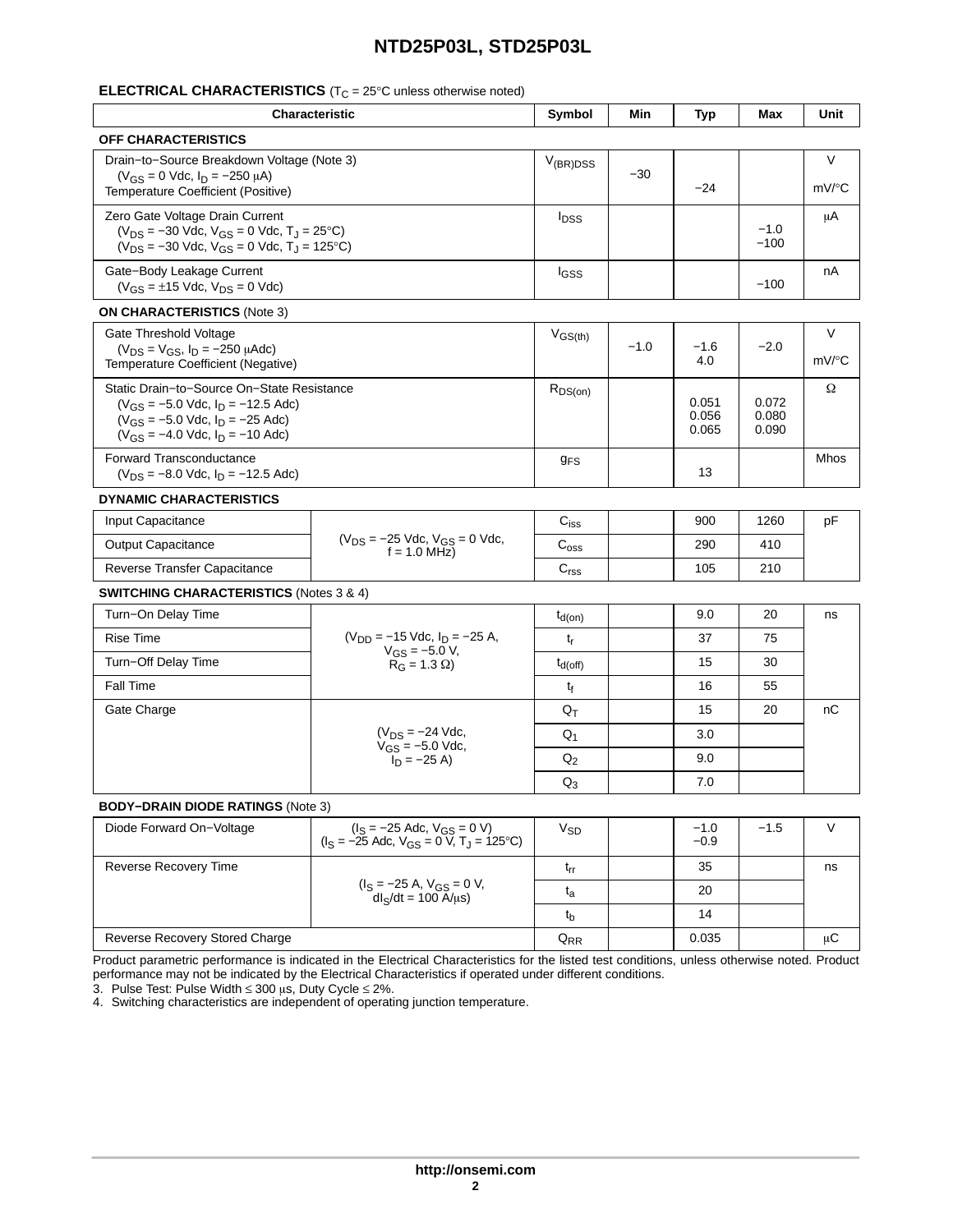## **TYPICAL MOSFET ELECTRICAL CHARACTERISTICS**

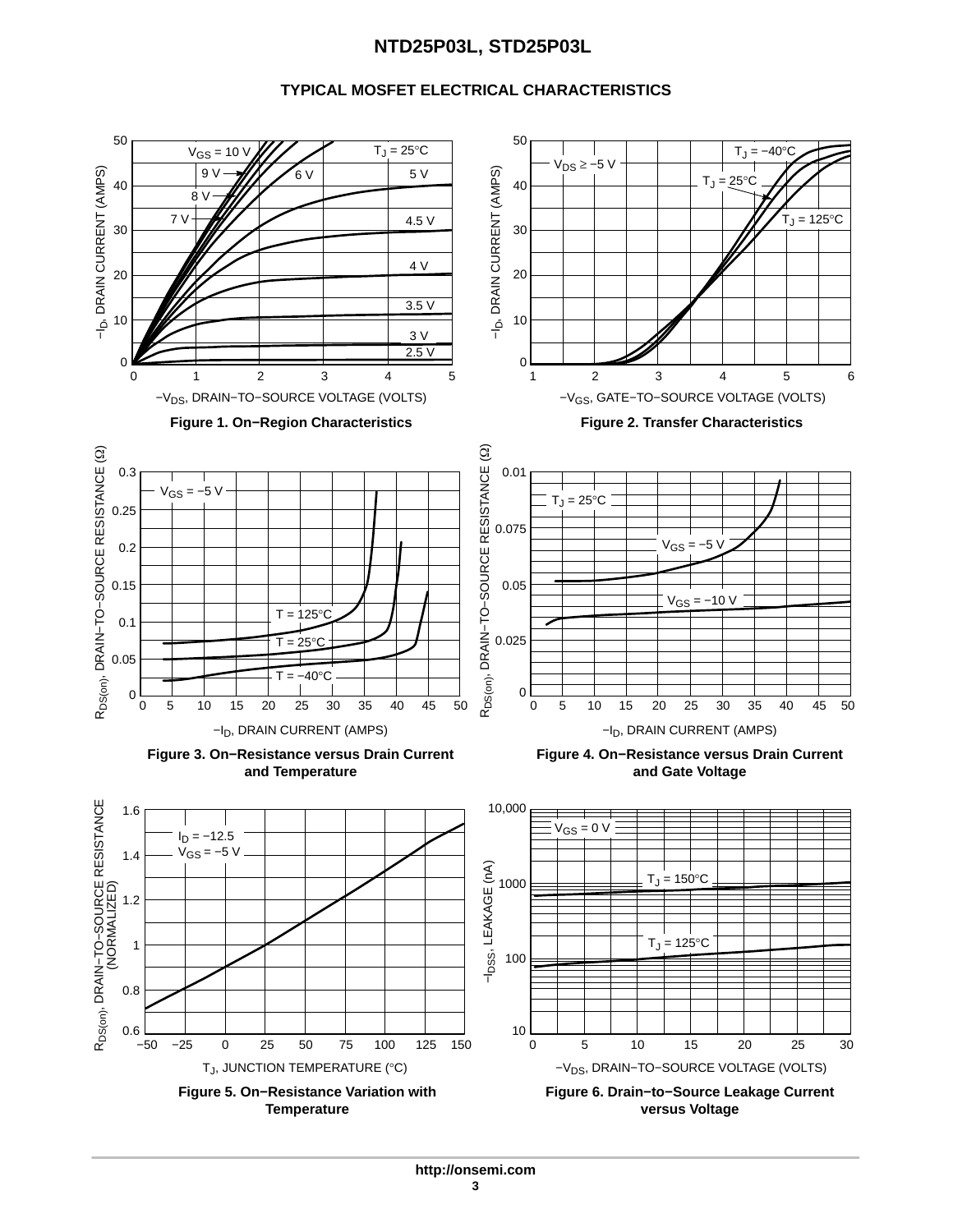#### **POWER MOSFET SWITCHING**

Switching behavior is most easily modeled and predicted by recognizing that the power MOSFET is charge controlled. The lengths of various switching intervals  $(\Delta t)$ are determined by how fast the FET input capacitance can be charged by current from the generator.

The published capacitance data is difficult to use for calculating rise and fall because drain−gate capacitance varies greatly with applied voltage. Accordingly, gate charge data is used. In most cases, a satisfactory estimate of average input current  $(I_{G(AV)})$  can be made from a rudimentary analysis of the drive circuit so that

 $t = Q/I_{G(AV)}$ 

During the rise and fall time interval when switching a resistive load,  $V_{GS}$  remains virtually constant at a level known as the plateau voltage,  $V_{\text{SGP}}$ . Therefore, rise and fall times may be approximated by the following:

 $t_r = Q_2$  x  $R_G/(V_{GG} - V_{GSP})$  $t_f = Q_2$  x  $R_G/V_{GSP}$ 

where

 $V_{GG}$  = the gate drive voltage, which varies from zero to  $V_{GG}$ 

 $R_G$  = the gate drive resistance

and  $Q_2$  and  $V_{\text{GSP}}$  are read from the gate charge curve.

During the turn−on and turn−off delay times, gate current is not constant. The simplest calculation uses appropriate values from the capacitance curves in a standard equation for voltage change in an RC network. The equations are:

 $t_{d(on)} = R_G C_{iss}$  In  $[V_{GG}/(V_{GG} - V_{GSP})]$  $t_{d(off)} = R_G C_{iss}$  In  $(V_{GG}/V_{GSP})$ 

The capacitance  $(C_{iss})$  is read from the capacitance curve at a voltage corresponding to the off−state condition when calculating  $t_{d(0n)}$  and is read at a voltage corresponding to the on–state when calculating t<sub>d(off)</sub>.

At high switching speeds, parasitic circuit elements complicate the analysis. The inductance of the MOSFET source lead, inside the package and in the circuit wiring which is common to both the drain and gate current paths, produces a voltage at the source which reduces the gate drive current. The voltage is determined by Ldi/dt, but since di/dt is a function of drain current, the mathematical solution is complex. The MOSFET output capacitance also complicates the mathematics. And finally, MOSFETs have finite internal gate resistance which effectively adds to the resistance of the driving source, but the internal resistance is difficult to measure and, consequently, is not specified.

The resistive switching time variation versus gate resistance (Figure [9](#page-4-0)) shows how typical switching performance is affected by the parasitic circuit elements. If the parasitics were not present, the slope of the curves would maintain a value of unity regardless of the switching speed. The circuit used to obtain the data is constructed to minimize common inductance in the drain and gate circuit loops and is believed readily achievable with board mounted components. Most power electronic loads are inductive; the data in the figure is taken with a resistive load, which approximates an optimally snubbed inductive load. Power MOSFETs may be safely operated into an inductive load; however, snubbing reduces switching losses.



**Figure 7. Capacitance Variation**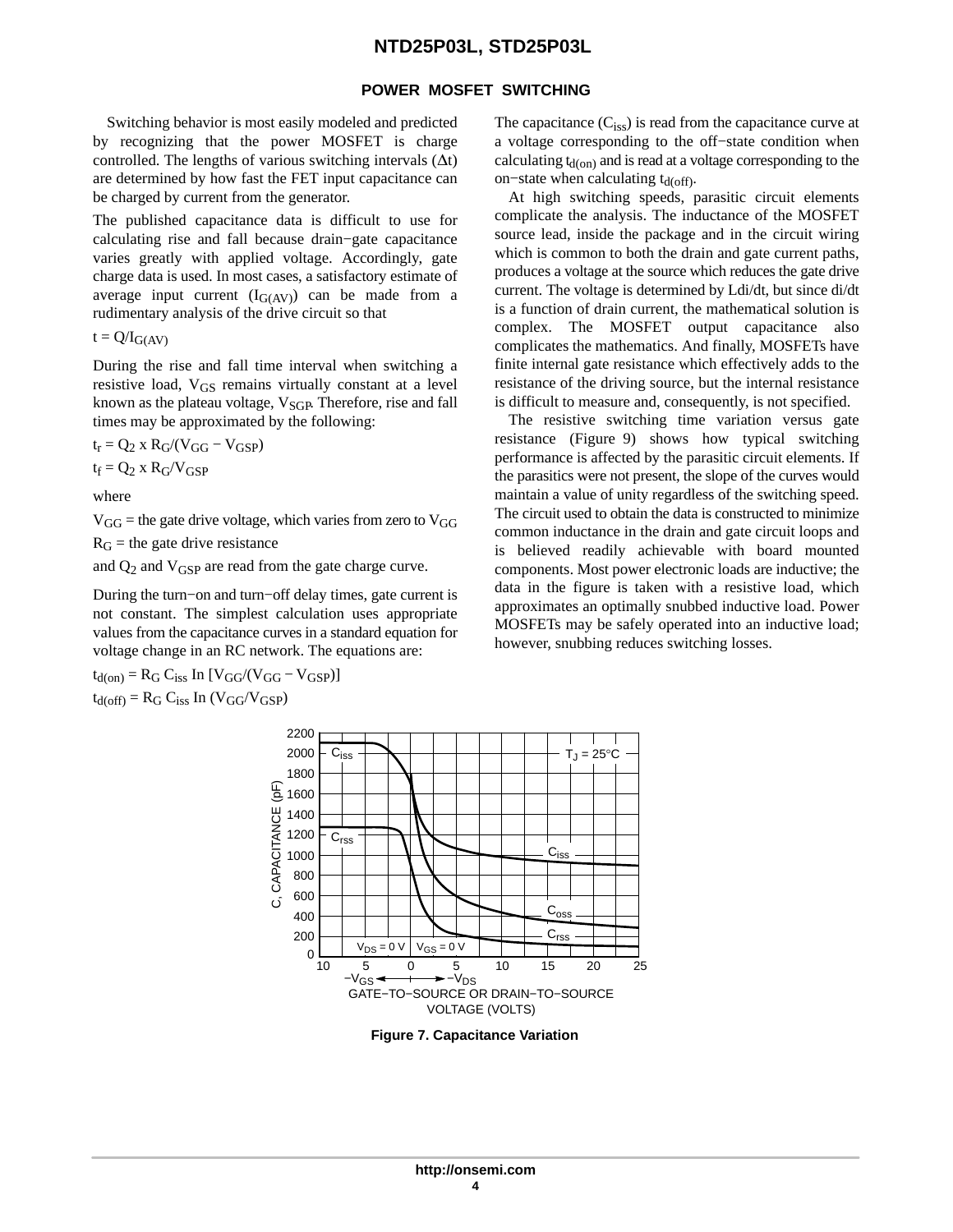<span id="page-4-0"></span>



The switching characteristics of a MOSFET body diode are very important in systems using it as a freewheeling or commutating diode. Of particular interest are the reverse recovery characteristics which play a major role in determining switching losses, radiated noise, EMI and RFI.

System switching losses are largely due to the nature of the body diode itself. The body diode is a minority carrier device, therefore it has a finite reverse recovery time, t<sub>rr</sub>, due to the storage of minority carrier charge,  $Q_{RR}$ , as shown in the typical reverse recovery wave form of Figure [14.](#page-6-0) It is this stored charge that, when cleared from the diode, passes through a potential and defines an energy loss. Obviously, repeatedly forcing the diode through reverse recovery further increases switching losses. Therefore, one would like a diode with short  $t_{rr}$  and low  $Q_{RR}$  specifications to minimize these losses.

The abruptness of diode reverse recovery effects the amount of radiated noise, voltage spikes, and current ringing. The mechanisms at work are finite irremovable circuit parasitic inductances and capacitances acted upon by high di/dts. The diode's negative di/dt during  $t_a$  is directly controlled by the device clearing the stored charge. However, the positive di/dt during  $t<sub>b</sub>$  is an uncontrollable diode characteristic and is usually the culprit that induces current ringing. Therefore, when comparing diodes, the ratio of  $t_b/t_a$  serves as a good indicator of recovery abruptness and thus gives a comparative estimate of probable noise generated. A ratio of 1 is considered ideal and values less than 0.5 are considered snappy.

Compared to ON Semiconductor standard cell density low voltage MOSFETs, high cell density MOSFET diodes are faster (shorter  $t_{rr}$ ), have less stored charge and a softer reverse recovery characteristic. The softness advantage of the high cell density diode means they can be forced through reverse recovery at a higher di/dt than a standard cell MOSFET diode without increasing the current ringing or the noise generated. In addition, power dissipation incurred from switching the diode will be less due to the shorter recovery time and lower switching losses.



**Figure 10. Diode Forward Voltage versus Current**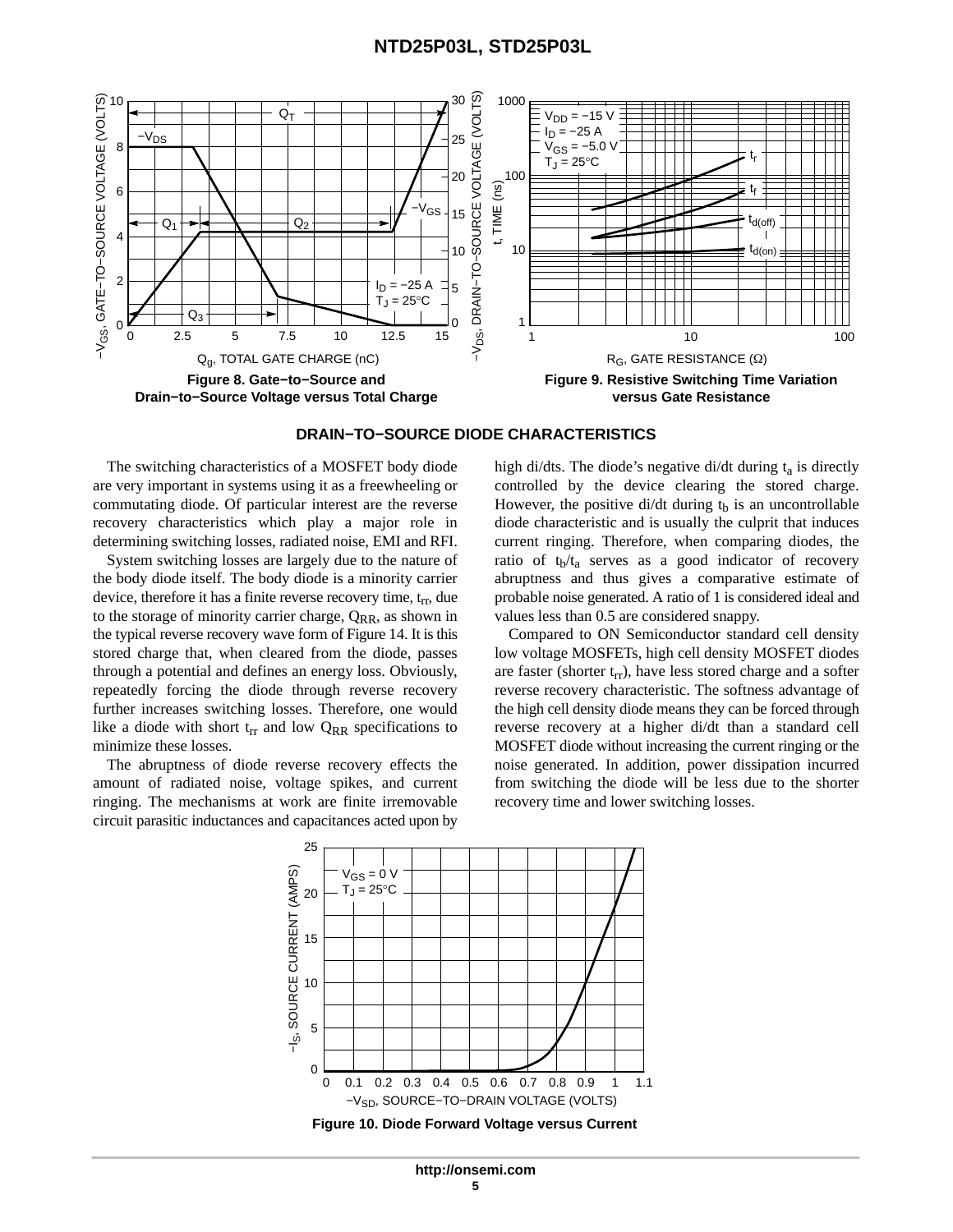### **SAFE OPERATING AREA**

The Forward Biased Safe Operating Area curves define the maximum simultaneous drain−to−source voltage and drain current that a transistor can handle safely when it is forward biased. Curves are based upon maximum peak junction temperature and a case temperature  $(T_C)$  of 25 $°C$ . Peak repetitive pulsed power limits are determined by using the thermal response data in conjunction with the procedures discussed in AN569, "Transient Thermal Resistance − General Data and Its Use."

Switching between the off−state and the on−state may traverse any load line provided neither rated peak current  $(I_{DM})$  nor rated voltage ( $V_{DSS}$ ) is exceeded, and that the transition time  $(t_r, t_f)$  does not exceed 10  $\mu$ s. In addition the total power averaged over a complete switching cycle must not exceed  $(T_{J(MAX)} - T_C)/(R_{\theta JC}).$ 

A power MOSFET designated E−FET can be safely used in switching circuits with unclamped inductive loads. For

reliable operation, the stored energy from circuit inductance dissipated in the transistor while in avalanche must be less than the rated limit and must be adjusted for operating conditions differing from those specified. Although industry practice is to rate in terms of energy, avalanche energy capability is not a constant. The energy rating decreases non−linearly with an increase of peak current in avalanche and peak junction temperature.

Although many E−FETs can withstand the stress of drain−to−source avalanche at currents up to rated pulsed current  $(I_{DM})$ , the energy rating is specified at rated continuous current  $(I_D)$ , in accordance with industry custom. The energy rating must be derated for temperature as shown in the accompanying graph (Figure 12). Maximum energy at currents below rated continuous  $I_D$  can safely be assumed to equal the values indicated.



**Safe Operating Area**

**Starting Junction Temperature**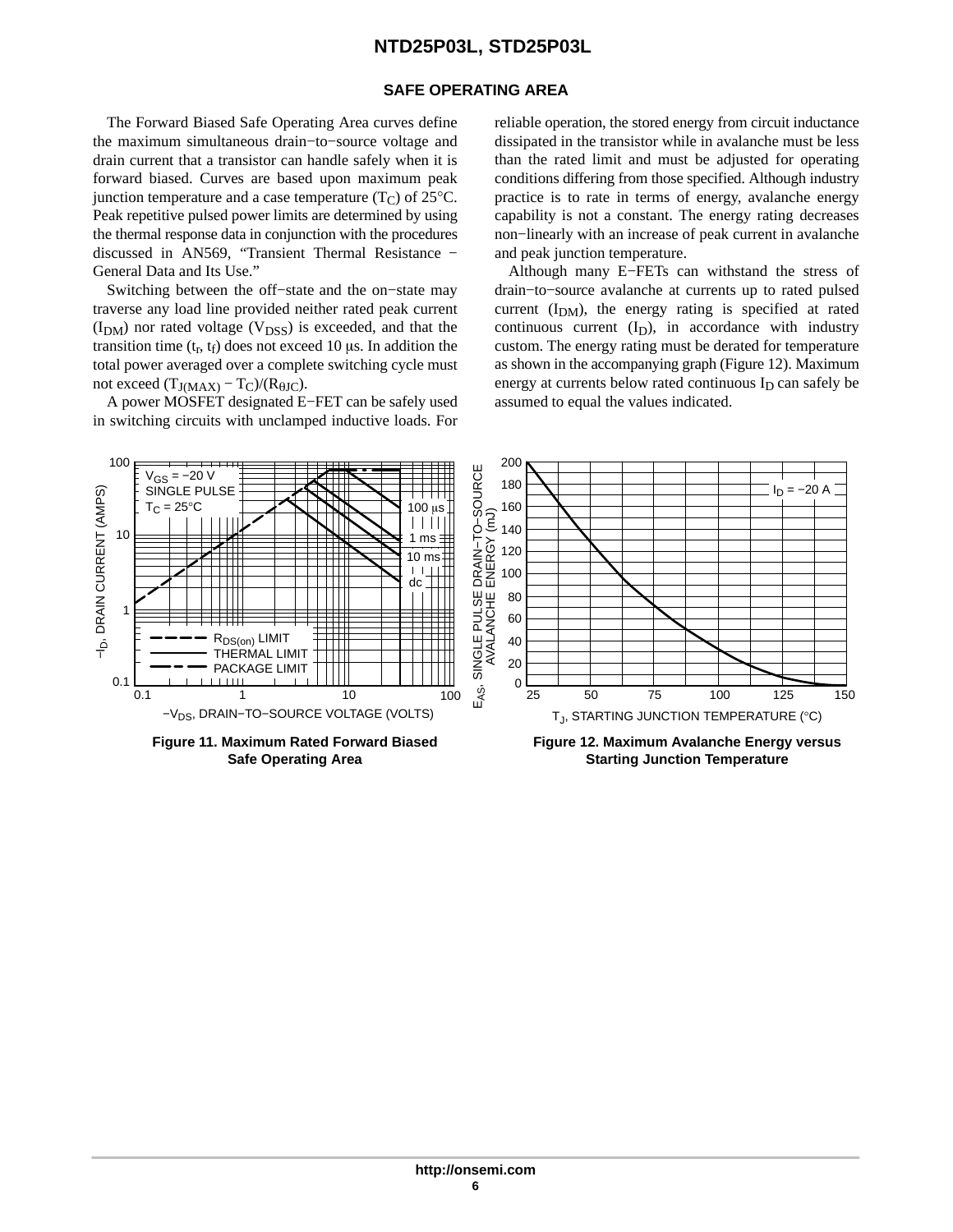## **TYPICAL ELECTRICAL CHARACTERISTICS**

<span id="page-6-0"></span>

**Figure 13. Thermal Response**





#### **ORDERING INFORMATION**

| <b>Device</b> | Package                  | Shipping <sup>†</sup> |
|---------------|--------------------------|-----------------------|
| NTD25P03LT4G  | <b>DPAK</b><br>(Pb-Free) | 2500 / Tape & Reel    |
| STD25P03LT4G* | <b>DPAK</b><br>(Pb-Free) | 2500 / Tape & Reel    |

†For information on tape and reel specifications, including part orientation and tape sizes, please refer to our Tape and Reel Packaging Specifications Brochure, BRD8011/D.

\*S Prefix for Automotive and Other Applications Requiring Unique Site and Control Change Requirements; AEC−Q101 Qualified and PPAP Capable.